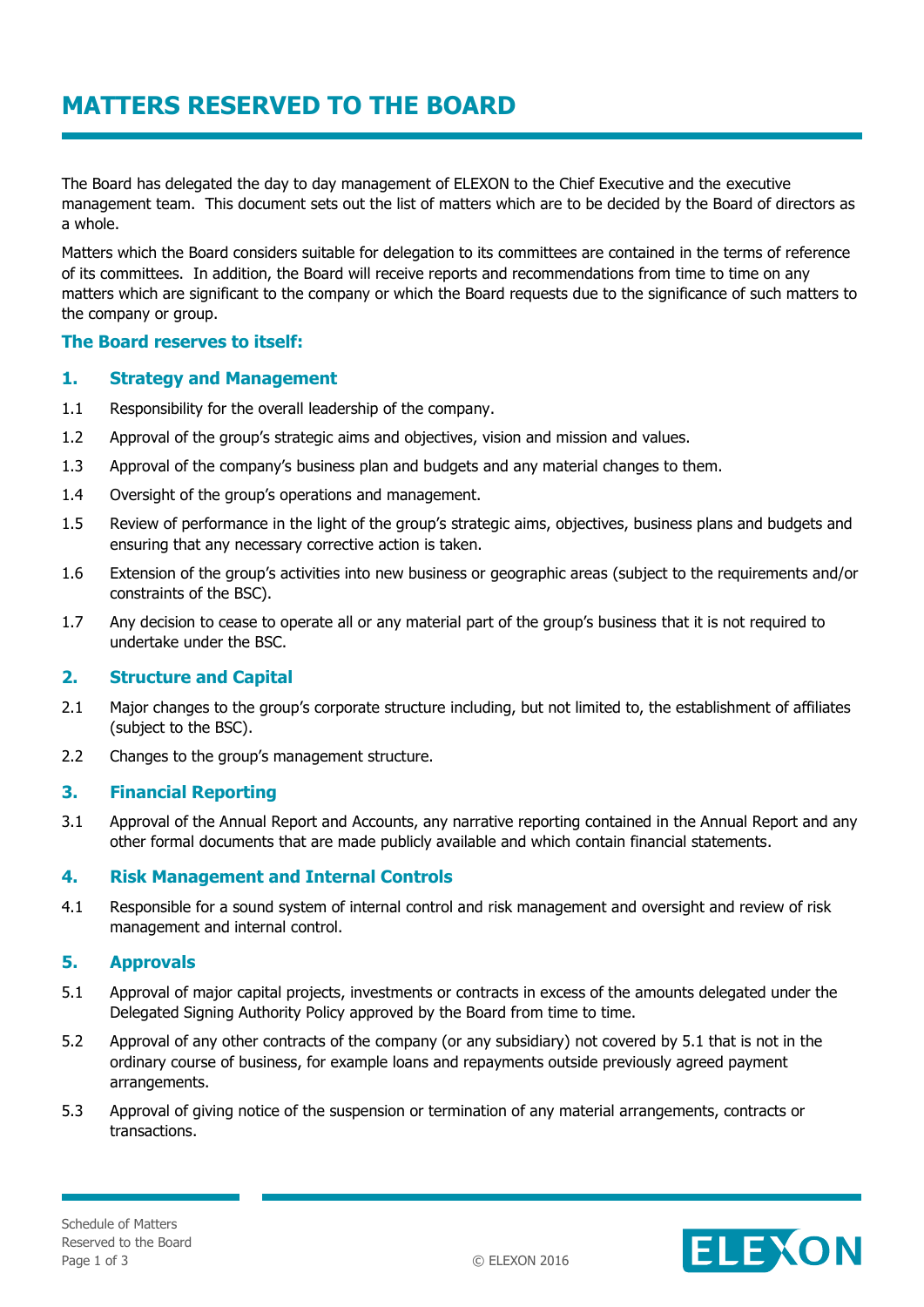# **MATTERS RESERVED TO THE BOARD**

- 5.4 Commencement, defence or settlement of claims and/or legal proceedings (other than claims which fall within the authority of the BSC Panel) involving above £150,000 or being otherwise material to the interests of the group (subject to any other approval that may be required under the BSC).
- 5.5 Participating in any bid or tender in relation to or any new business by the company.
- 5.6 Approval of any shareholder resolution required or requested by a subsidiary of the company.

#### **6. Communication**

6.1 Ensuring dialogue with stakeholders occurs based on the mutual understanding of objectives.

#### **7. Board Membership and other Appointments**

- 7.1 Appointments and removals: Board membership including Senior Independent Director, membership and chairmanship of Board committees and appointment of the Chief Executive, following recommendations from the Nomination Committee (subject to the requirements and/or constraints of the BSC). The appointment and removal of the Chairman shall be a matter for the Gas and Electricity Markets Authority and the BSC Panel as set out in the BSC.
- 7.2 Ensuring that adequate succession planning is in place for the Board, the Chief Executive and the executive management team.
- 7.3 Reviewing the Chief Executive's appointments to the executive management team.
- 7.4 Approving the suspension or termination of service of the Chief Executive or any member of the executive management team as an employee of the company, subject to the law and their service contract.
- 7.5 Appointment or removal of the company secretary.
- 7.6 Appointment, reappointment or removal of the external auditor following the recommendation of the Audit Committee.
- 7.7 Appointments to the boards of subsidiaries.

#### **8. Remuneration**

- 8.1 Determining the remuneration policy and remuneration for the Chief Executive and the executive management team.
- 8.2 Determining the remuneration of the non-executive directors, subject to the BSC and Panel consultation as appropriate.
- 8.3 Determining the policy for the remuneration of employees.

#### **9. Delegation of Authority**

- 9.1 Approval of the division of responsibilities between the Chairman and the Chief Executive.
- 9.2 Approval of the delegated levels of authority, including the Chief Executive's authority limits (which must be in writing) (the Delegated Signing Authority).
- 9.3 Approving the terms of reference of Board committees (subject to the requirements and/or constraints of the BSC).
- 9.4 Any committee whose membership is comprised for the time being of all board members shall be authorised to decide any matter that is delegated to it as if such decision was a decision of the Board.
- 9.5 The Board may instruct any Committee to undertake a detailed investigation of any matter which the Board considers significant to the company or group.